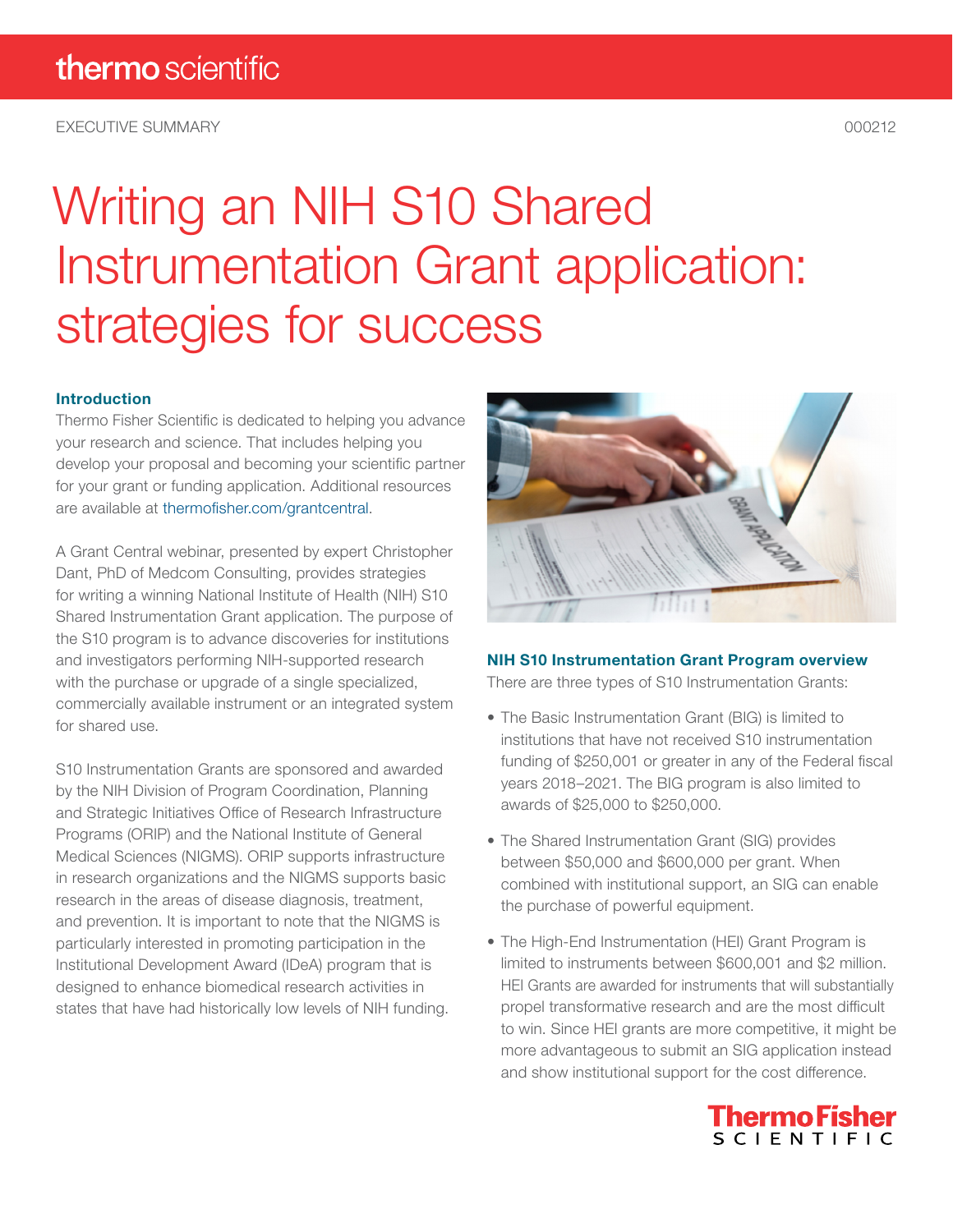These applications have the same basic requirements and structure. Any individual(s) on an active NIH research grant or cooperative agreement with the skills, knowledge, and resources necessary to carry out the research can act as a Program Director(s)/Principal Investigator(s) [PD(s)/PI(s)] and work with their organization to develop an application. Everyone appearing on the grant must be associated with the applicant organization and registered on the [eRA Commons NIH website.](https://era.nih.gov/) Domestic public or private institutions of higher education, nonprofits such as hospitals, health professional schools, and research organizations can apply.

Shown in Figure 1, applications are reviewed over 8 months with an application due date usually between May 1 and June 1, Merit Review in September, Advisory Council Review in January, after which the awards are announced in February. More than one application can be submitted, provided each application is scientifically distinct. The NIH will not accept duplicate or highly overlapping applications.

### Funding trends





There is an approximately equal portion of S10 Instrumentation Grants awarded to NIH-funded research projects in each of the US' four geographical regions. In 2021, the ORIP intends to commit \$30 million for S10 instrumentation, a 45% decrease from 2012, making these grants increasingly competitive. The win success rate is about 18% to 20%.



Figure 2. The S10 grant program supports a broad set of state-ofthe-art technologies that are needed by NIH-funded investigators. Data source: [https://orip.nih.gov/construction-and-instruments/s10](https://orip.nih.gov/construction-and-instruments/s10-instrumentation-programs) [instrumentation-programs](https://orip.nih.gov/construction-and-instruments/s10-instrumentation-programs)

### Instrument eligibility

A wide range of instruments are requested and ultimately funded (Figure 2). Eligible instruments are:

- A single instrument purchase or upgrade within the cost parameters described
- An integrated instrument system when the components must be used together or will be dedicated for use together
- Standalone computers such as supercomputers dedicated to biomedical research
- Foreign or domestically sourced

The following will not be considered:

- Instruments for clinical trials, diagnostics, or clinical care
- New instrument development
- Multiple bundled instruments
- Software unless it's integrated with the instrument or necessary for generation of high-quality output
- Standalone workstations for data processing and duplicate software
- Administrative systems
- General purpose equipment and disposable devices
- Furniture and supplies
- Alterations or renovations needed to house the instrument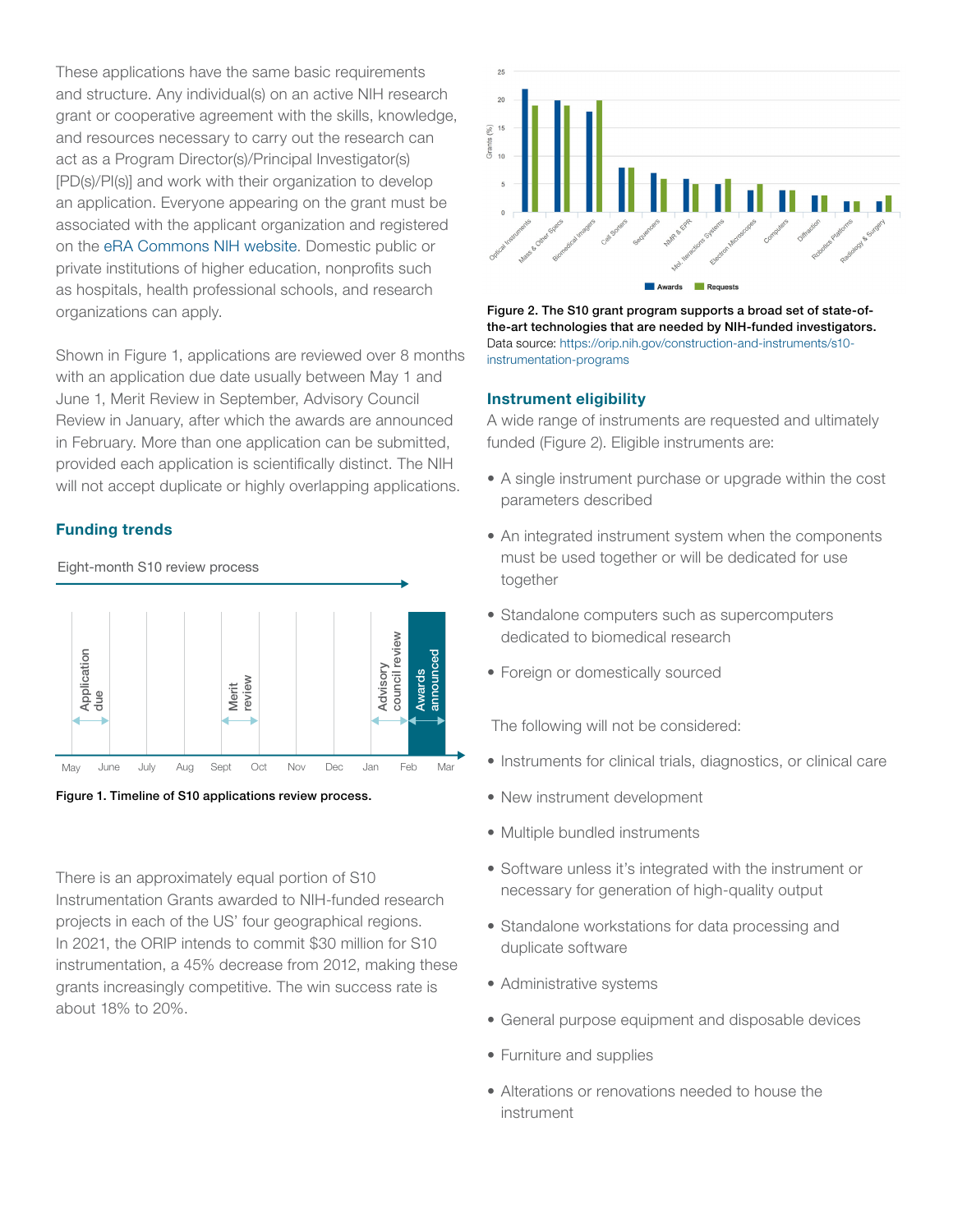### The NIH S10 Instrumentation Grant application contents and requirements

All the S10 Instrumentation Grant applications use the following format. There are page limits for sections 1-8 listed below. All tables, graphs, figures, diagrams, and charts must be included within the page limits.

- 1. Resubmission introduction if applicable. (3 pages)
- 2. Justification of need: Describes the substantial shared need among at least three major users who are performing NIH-funded research. Each major user must be from a different group carrying out different awarded research. Minor users who may have funding but not NIH grants, or that are new investigators without funding, can be included to highlight the potential impact of the grant beyond the major users. Because the major and minor users will have priority access to the instrument, no more than five to eight major users are listed. (9 pages)
- 3. Technical expertise: Identifies the PD/PI with the expertise to use the instrument. (3 pages)
- 4. Research projects: Describes how the instrument will enhance the major users, NIH-funded research and minor users' research. This section is often structured in subsections for each of the major and minor users' research projects. (<30 pages)
- 5. Summary tables: (6 pages)
	- Table 1 lists users, role (major or minor), project title, funding source with grant number, and percent use.
	- Table 2 lists users, expected usage, applications, and accessories/features needed. At least three major users should need the accessory/feature to warrant its inclusion in the application.
- 6. Administration (organizational and management plan): Describes the Technical and Advisory committee that will oversee use of the instrument and the core or other facility that will house it. For cost effectiveness, and optimal instrument sharing and collaboration, the instrument should be in a core facility whenever possible. (6 pages)
- 7. Institutional commitment: Demonstrates that the applying institution will support the instrument including renovations, staff, upkeep, training, and other infrastructure. (3 pages)
- 8. Overall benefit: Strongly conveys the broad benefit of the grant. (3 pages)
- 9. Letters of support describing institutional commitment, and if necessary, letter from a biosafety committee.
- 10. Project summary/abstract: Succinctly stating the problem/challenge, impact, and the hypothesis to be tested.
- 11. Project narrative: Explains why the instrument is necessary for the research and public health. (2 to 3 sentences)
- 12. Bibliography and references: Supports the research section.
- 13. Equipment: Describes the manufacturer and model, features and accessories, with an itemized quote from the vendor.

### Planning and execution: how to make your proposal convincing and win the grant

- Start working on the proposal ideally 6–12 months in advance
- Read the grant program announcement because the details and requirements change yearly
- Understand how applications are scored
- Go to the NIH Shared and High-End Instrumentation Awards Table to view federally funded grant abstracts to see what has been successful (Figure 3) ([https://orip.nih.](https://orip.nih.gov/construction-and-instruments/s10-instrumentation-programs/filterable-awards-table) [gov/construction-and-instruments/s10-instrumentation](https://orip.nih.gov/construction-and-instruments/s10-instrumentation-programs/filterable-awards-table)[programs/filterable-awards-table](https://orip.nih.gov/construction-and-instruments/s10-instrumentation-programs/filterable-awards-table))
- Recruit at least three NIH-funded PDs/PIs with a demonstrated need for the instrument to show a wide range of support
- Demo the requested instrument to allow the users to obtain preliminary data, or save time by asking the vendor for example datasets
- Identify the integrated core facility that will house the instrument